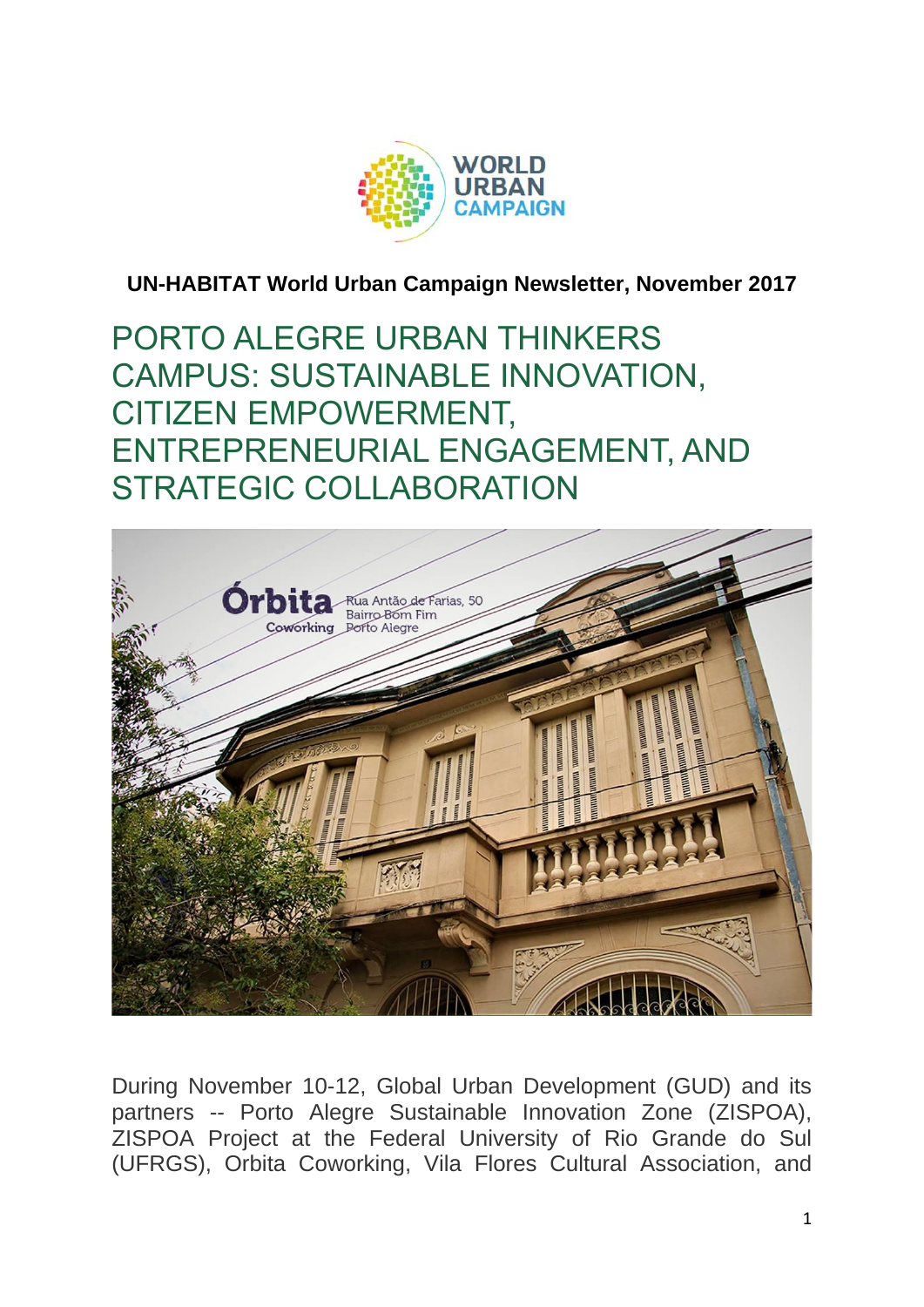Arcadis -- will organize an Urban Thinkers Campus in Porto Alegre, Brazil. The theme is: Sustainable Innovation Zones (ZIS) as Catalysts for Achieving the New Urban Agenda, Sustainable Development Goals, and Paris Climate Agreement through Citizen Empowerment, Entrepreneurial Engagement, and Strategic Collaboration. The success of ZISPOA over the past two years (see "The Porto Alegre Sustainable Innovation Zone (ZISPOA): Two Years of Accomplishment and Progress" in WUC *#On the Move* Newsletter, October 2017) is based on a combination of citizen empowerment, entrepreneurial engagement, and strategic collaboration, and the UTC will highlight the vital importance of these three approaches.

In particular, the UTC will have two major roundtables on the role of collaborative houses and co-working spaces in ZISPOA and Porto Alegre promoting both sustainable innovation and the creative economy, including the world premier of a new documentary film about the collaborative houses movement in Porto Alegre, *Coletivas Criativas*. In addition, we will show recent documentary films about Porto Alegre's internationally recognized sustainability leaders: *Forever Gaia*, about Jose Lutzenberger, Brazil's first national Environment Minister; and *Substantivo Feminino*, about Giselda Castro and Magda Renner, co-founders of the first Friends of the Earth organization in Latin America. These three films are intended to inspire the UTC participants to build on past accomplishments in generating an effective movement for the NUA, SDGs, and 2030 climate goals, in the context of achieving the Leapfrog Economic Strategy for the capital city of Porto Alegre and the state of Rio Grande do Sul to become the most sustainable and innovative places in Latin America by 2030.

ZISPOA currently has five major goals: to become the most solarpowered, bike-friendly, energy-efficient, digitally connected, and renewable technology-friendly (circular economy) place in Latin America by 2030. Our UTC is immediately following Zero Waste Week in Porto Alegre, highlighting the circular economy approach. At the UTC we will focus on how to become more solar-powered and bikefriendly, two of ZISPOA's highest priorities for 2018. There will be roundtables on solar power and bike-friendly strategies and actions, accelerating the recent momentum from our well-attended ZISPOA Bike-Friendly Festival held on October 1, and our launching on October 4 of the Solar Post, a ZISPOA-supported solar energy kiosk for